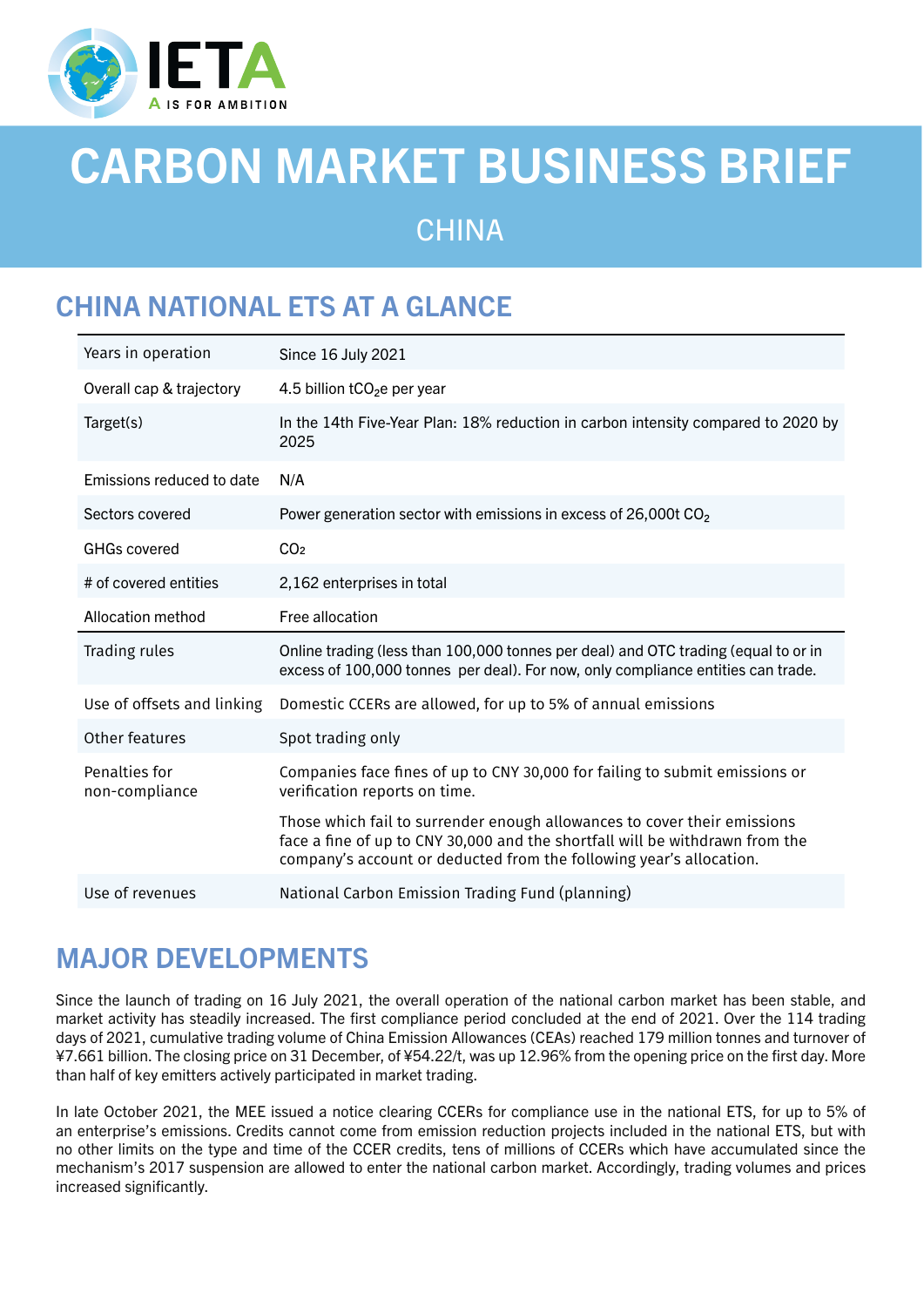#### MARKET COMMENTARY

The total volume of CEAs traded in the national carbon market was 7,862,464 tonnes in January, with a total turnover of ¥410.8 million. The monthly turnover of the listed contract reached ¥57 million, with a high of ¥61.60/t and a low of ¥51.71/t. By the end of January, the cumulative transaction volume of CEA in the national carbon market was 180 Mt, with a total transaction value of ¥8.072 billion.

In 2021, a total of 250 million allowances were traded in the eight regional ETS pilots, with a turnover of ¥10.06 billion. The Guangdong ETS was the most active, with 27.13 million traded and a turnover of ¥1.037 billion. Chongqing ranked second with 11.28 million tonnes traded at a value of ¥294 million. Carbon markets in Hubei, Shenzhen and Tianjin were also active, with cumulative annual volumes of 9.64 million, 7.11 million and 6.62 million, respectively. Trading volume in Fujian and Shanghai was relatively low at 2.22 million and 2.06 million, respectively.

Prices fluctuated greatly in 2021 for the regional markets, with the Beijing ETS seeing the greatest variation. From January to April, the carbon price was stable at about ¥40/t. In May, the carbon price gradually increased, peaked at ¥90/t before dropping sharply and stabilising at about ¥70/t. The carbon price in Guangdong trended up throughout the year, and reached ¥53/t at the end of 2021. In Shenzhen, prices ranged from ¥15-25/t.



FIGURE 1 Prices in the National ETS & Pilot ETSs in 2021 Source: SinoCarbon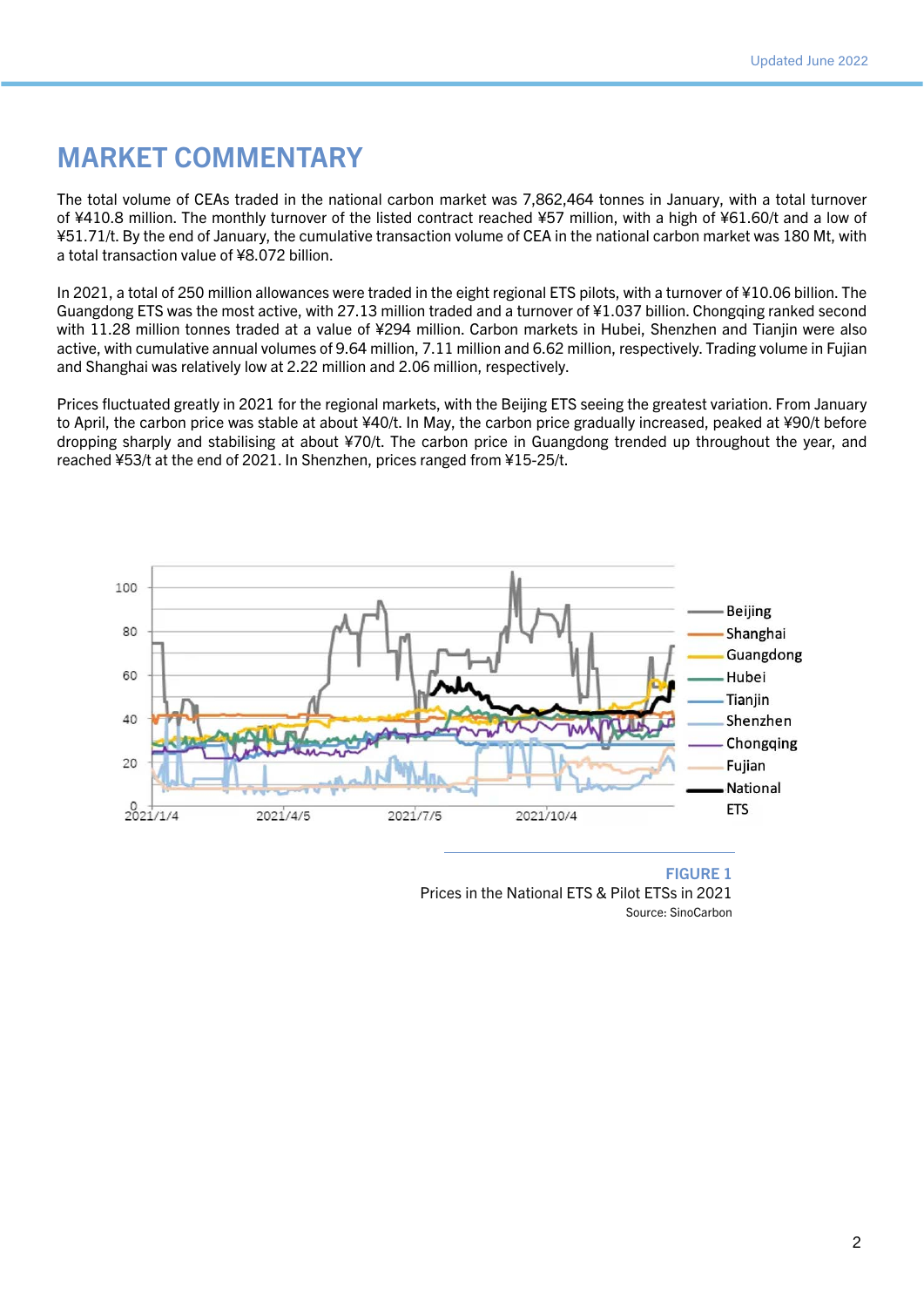

Trading volumes of CCERs reached 443 million in 2021, with particular strong interest in Shanghai (60.6 million), Tianjin (42.8 million) and Guangdong (17.5 million). Despite this activity, the total amount of CCERs registered is still very limited compared to the more than 200 Mt/year of demand in the national ETS. At present, updates to the national CCER project registration system are being carried out, and it is expected that project registrations and CCER issuances will be resumed in the near future.



FIGURE 3 CCER Transactions up to 2021 Source: SinoCarbon